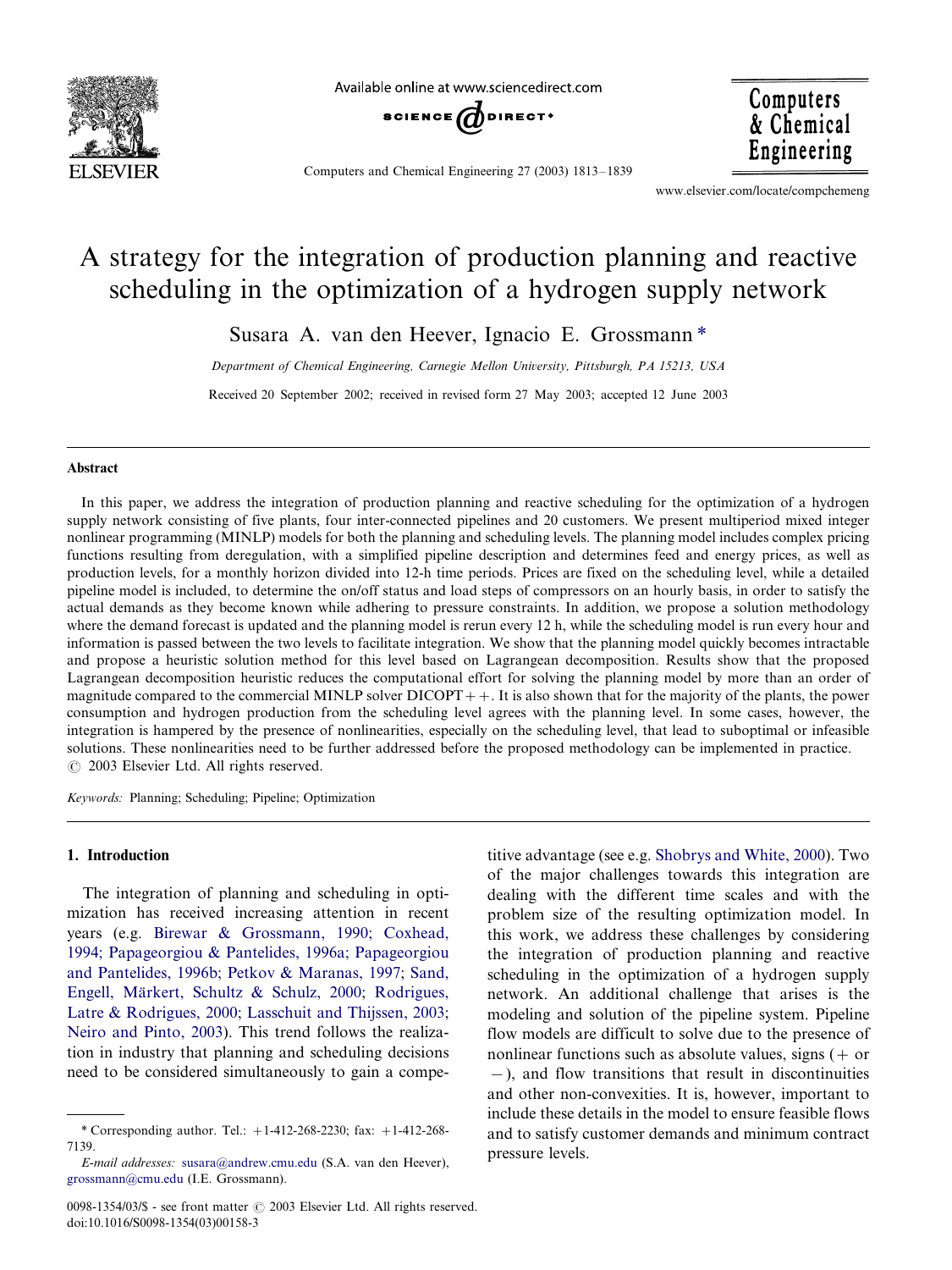| Nomenclature<br>Sets:                                 |                                                                            |
|-------------------------------------------------------|----------------------------------------------------------------------------|
| $J_{-}$                                               | plants                                                                     |
|                                                       |                                                                            |
| OG(J)                                                 | offgas plants                                                              |
| OD(J)                                                 | on-demand plants                                                           |
| $\boldsymbol{K}$                                      | compressors                                                                |
| $iden_k(K,K')$                                        | compressors $K$ and $K'$ are identical                                     |
| $\boldsymbol{A}$                                      | compressor load steps                                                      |
|                                                       |                                                                            |
| L                                                     | pipelines                                                                  |
| H2L(L)                                                | hydrogen pipelines                                                         |
| OGL(L)                                                | offgas pipelines                                                           |
| TGL(L)                                                | tailgas pipelines                                                          |
| $k\_config(K,J,L)$                                    | configuration of compressor $K$ associated with plant $J$ and pipeline $L$ |
| $c^2$ (K,J,L)                                         | compressors with control structure 2                                       |
|                                                       |                                                                            |
| $\cal C$                                              | customers                                                                  |
| T                                                     | time periods                                                               |
| $T^{on}$ $(T)$                                        | on-peak time periods                                                       |
| $T^{\rm off}(T)$                                      | off-peak time periods                                                      |
| $N^{\rm peak}$                                        | number of peaks to be used in energy price calculation                     |
| $\boldsymbol{N}$                                      |                                                                            |
|                                                       | pipeline nodes                                                             |
| $N$ <sub>pipe</sub> $(H2L, N)$                        | node $N$ associated with pipeline $H2L$                                    |
| $P$ _node $(J, N)$                                    | plant $P$ flowing into node $N$                                            |
| $C_$ node $(C, N)$                                    | customer $C$ flowing out of node $N$                                       |
| arc(n,n')                                             | arc between node $n$ and $n'$                                              |
| PCV(N, N')                                            | arc $N$ to $N'$ is a pressure control valve                                |
|                                                       |                                                                            |
|                                                       |                                                                            |
| Indices:                                              |                                                                            |
| Ĵ                                                     | plants $j \in J$                                                           |
| k                                                     | compressor $k \in K$                                                       |
| a                                                     | load step $a \in A$                                                        |
| l                                                     | pipeline $l \in L$                                                         |
| $\mathcal{C}_{0}^{0}$                                 | customer $c \in C$                                                         |
|                                                       | time period $t \in T$                                                      |
| t<br>$n^{\text{peak}}$                                |                                                                            |
|                                                       | peak period $n^{\text{peak}} \in N^{\text{peak}}$                          |
| n                                                     | node $n \in N$                                                             |
|                                                       |                                                                            |
| Parameters:                                           |                                                                            |
| $a_{n,n}^{\text{turb}}$                               | coefficient for calculating turbulent Reynolds number                      |
|                                                       | coefficients for calculating natural gas flow for on demand plant j        |
| $a_{0j}, a_{1j}, a_{2j}, a_{3j}$<br>$a_{j}^{\rm NGM}$ | first coefficient for calculating $NGM_i$                                  |
|                                                       |                                                                            |
| $annon_i$                                             | on peak average power usage for the past 12 months for plant $j$           |
| $aux_i^1$ , $aux_i^2$ , $aux_i^3$                     | coefficients for calculating auxiliary power used by plant $j$             |
| $b_{n,n}^{\text{turb}}$                               | coefficient for calculating turbulent Reynolds number                      |
| $b_{0j}$ , $b_{1j}$ , $b_{2j}$                        | coefficients for calculating steam flow for on demand plant j              |
| $b_j^{\vec{NGM}}$                                     | second coefficient for calculating $NGM_i$                                 |
| $c_{n,n}^{\text{turb}}$                               | coefficient for calculating turbulent Reynolds number                      |
| $\mu dP$ dz                                           |                                                                            |
|                                                       | conversion factor for driving force calculation                            |
| $c^{\text{powercost}}$                                | factor for power cost calculation                                          |
| c <sup>base</sup>                                     | base cost coefficient for power cost calculation for plant $j$             |
| $c_j^{\text{NGPrice}}$                                | constant including natural gas price for offgas plant $j$                  |
| $c^{\rm prim}_j$                                      | primary cost coefficient for power cost calculation for plant $j$          |
|                                                       | constant used for $H_2$ recovery calculation for offgas plant j            |
| $c_j^{\text{recov}}$<br>$c_j^{\text{send}}$           |                                                                            |
|                                                       | secondary cost coefficient for power cost calculation for plant j          |
| $c_j^{\text{stream}}$                                 | correction factor for steam calculation for on demand plant $j$            |
| custdem <sub>c, l,t</sub>                             | demand from customer $c$ on pipeline $l$ in period $t$                     |